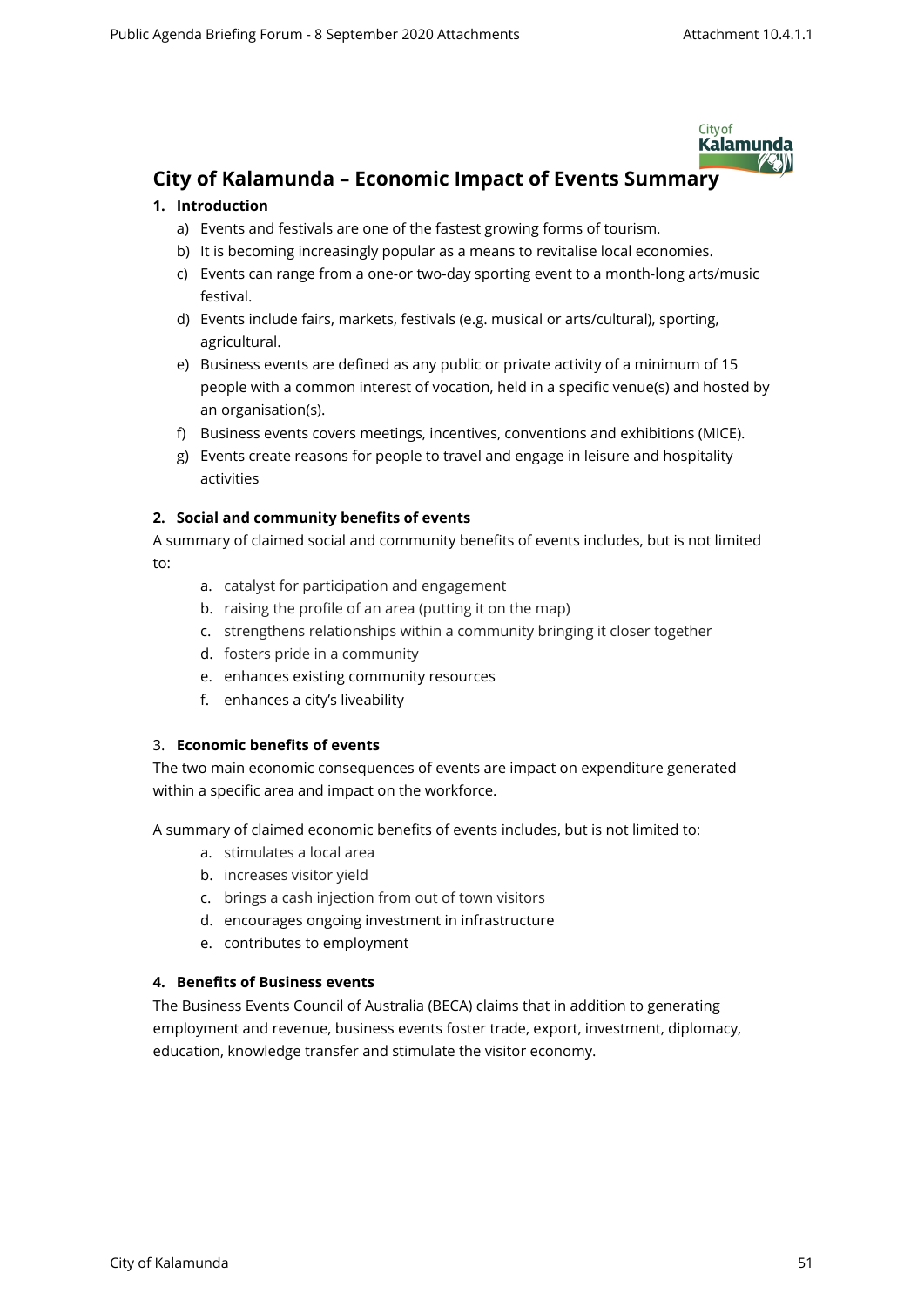

## **5. Measuring Economic Impacts of Events**

- a) The inputs required to determine economic impacts of events are:
	- i. Number of attendees
	- ii. Duration of event
	- iii. Estimated expenditure per attendee
- b) It may be useful to classify events in order against criteria (timing of the event, location of event or event theme) to assess economic performance.
- c) The City of Kalamunda has at its' disposal, online economic calculators for estimating the economic impact of events in terms of contribution to Gross Regional Product (GRP) and jobs. These are available on the public facing City website and assistance can be sought from the Economic Development specialist.

# **6. City of Kalamunda Event Impact Case Studies**

- a) A number of actual City of Kalamunda Events have been used as the basis for economic impact scenarios and are summarised in below with more detail presented in Appendix One.
- b) **Corymbia Festival.** Based on an estimated attendance of 5000:
	- i. Using a daily rate of \$95 per attendee, it is calculated as an increase in the economic output for the City of Kalamunda of \$645,000 with the addition of 8.8 annual local jobs.
	- ii. Using a daily rate of \$50 per attendee it is calculated as an increase in the economic output for the City of Kalamunda of \$340,000 with the addition of 4.6 annual local jobs.
- c) **Summer Series Movies.** The economic impact of one movie with an attendance of 500 and an estimated daily expenditure of \$50 per attendee is calculated as an increase in the economic output for the City of Kalamunda of \$34,000 with the addition of 0.5 annual local jobs. Multiplied by the showing of five films would create a total economic impact of \$170,000 with the addition of 2.5 annual local jobs.

# **7. Other factors for consideration**

- a) Factors that can influence the success of an event include when it is held, where it is held and what type of event it is.
- b) The scale of an event has a direct relationship with the scale of the impacts.
- c) Research suggests participant-based events (e.g. fun runs, markets) may yield greater expenditure per person than spectator-based events.
- d) A well-planned, vibrant and appealing annual events calendar can more evenly distribute major events throughout the year and create demand for accommodation and visitor services outside seasonal peak periods.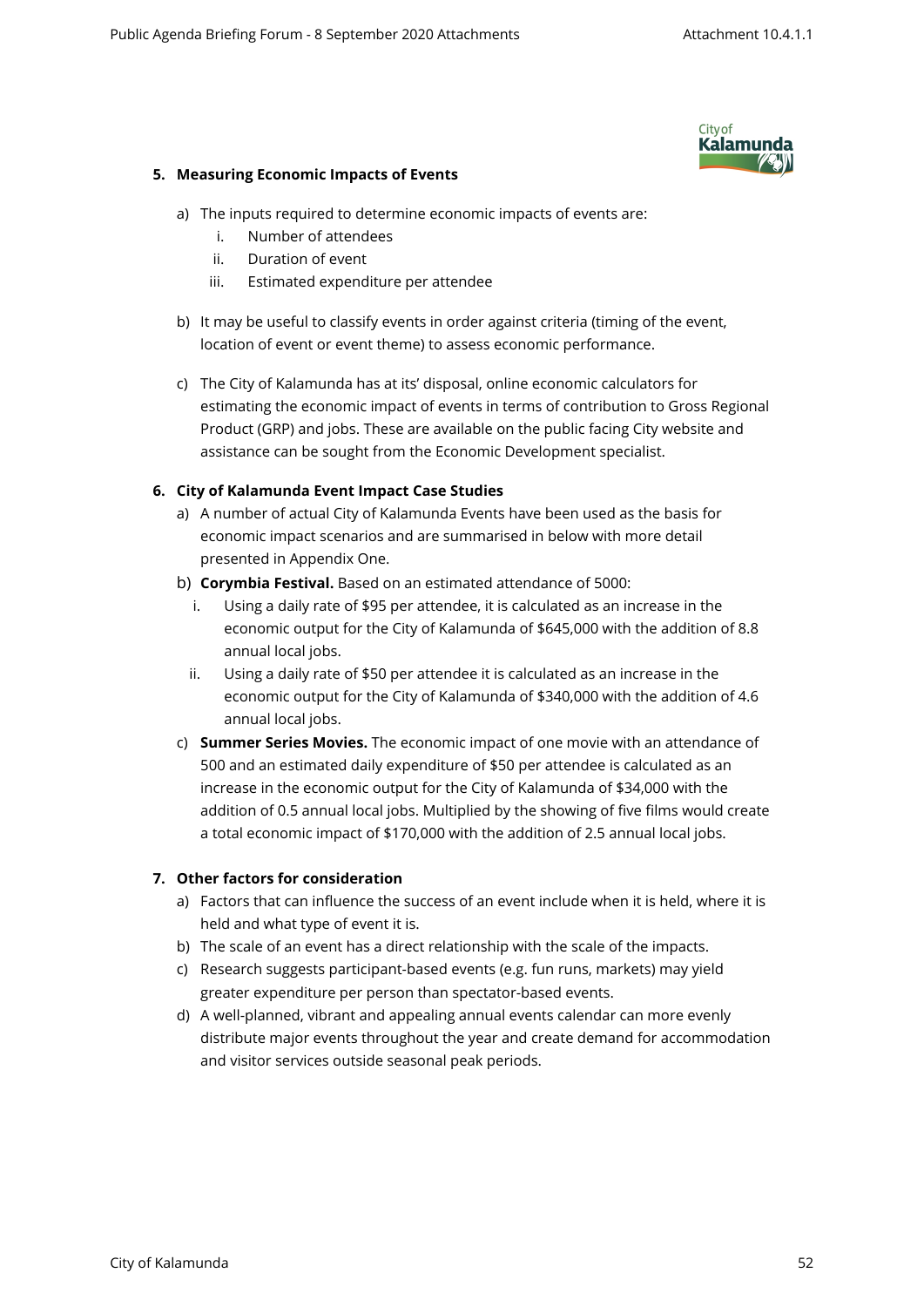

## **Appendix One**

| Scenario 1: (average daily spend of \$95 per attendee)                                                                                              |             |                  |                             |                                       |
|-----------------------------------------------------------------------------------------------------------------------------------------------------|-------------|------------------|-----------------------------|---------------------------------------|
| City of Kalamunda - Corymbia Festival - Modelling the effect of \$475,000 (5000 x \$95) from an<br>Arts and Heritage event with Local significance. |             |                  |                             |                                       |
|                                                                                                                                                     | Output (\$) | Value-added (\$) | Local lobs<br>(annual jobs) | <b>Resident lobs</b><br>(annual jobs) |

|                                                     |           |         | (annual jobs) | (annual jobs) |
|-----------------------------------------------------|-----------|---------|---------------|---------------|
| Direct impact                                       | 432,250   | 229,880 | 8.0           |               |
| Industrial impact                                   | 142,786   | 72,226  | 0.6           |               |
| Consumption impact                                  | 70.373    | 30,301  | 0.2           |               |
| <b>Total impact on City of</b><br>Kalamunda economy | \$645,409 | 332,407 | 8.8           |               |

### **Scenario 1 Summary**

The economic impact of the Corymbia Festival with an attendance of 5,000 and an estimated daily expenditure of \$95 per attendee is calculated as an increase in the economic output for the City of Kalamunda of \$645,409 with the addition of 8.8 annual local jobs.

| Scenario 2: (average daily spend of \$50 per attendee)<br>City of Kalamunda - Corymbia Festival - Modelling the effect of \$250,000 from an Arts and<br>Heritage event with Local significance |             |                  |                             |                                       |
|------------------------------------------------------------------------------------------------------------------------------------------------------------------------------------------------|-------------|------------------|-----------------------------|---------------------------------------|
|                                                                                                                                                                                                | Output (\$) | Value-added (\$) | Local Jobs<br>(annual jobs) | <b>Resident Jobs</b><br>(annual jobs) |
| Direct impact                                                                                                                                                                                  | 227,500     | 120,989          | 4.2                         |                                       |
| Industrial impact                                                                                                                                                                              | 75,150      | 38,014           | 0.3                         |                                       |
| Consumption impact                                                                                                                                                                             | 37,038      | 15,948           | 0.1                         |                                       |
| <b>Total impact on City of</b><br>Kalamunda economy                                                                                                                                            | \$339,689   | 174.951          | 4.6                         |                                       |

### **Scenario 2 Summary**

The economic impact of the Corymbia Festival with an attendance of 5,000 and an estimated daily expenditure of \$50 per attendee is calculated as an increase in the economic output for the City of Kalamunda of \$339,689 with the addition of 4.6 annual local jobs.

| Scenario 3 (average daily spend of \$50 per attendee)<br>City of Kalamunda - Summer Movie Series One Movie - Modelling the effect of \$25,000 from an<br>Arts and Heritage event with Local significance |             |                  |                             |                                       |
|----------------------------------------------------------------------------------------------------------------------------------------------------------------------------------------------------------|-------------|------------------|-----------------------------|---------------------------------------|
|                                                                                                                                                                                                          | Output (\$) | Value-added (\$) | Local Jobs<br>(annual jobs) | <b>Resident Jobs</b><br>(annual jobs) |
| Direct impact                                                                                                                                                                                            | 22,750      | 12,099           | 0.4                         |                                       |
| Industrial impact                                                                                                                                                                                        | 7,515       | 3,801            | 0.0                         |                                       |
| Consumption impact                                                                                                                                                                                       | 3,704       | 1,595            | 0.0                         |                                       |
| <b>Total impact on City of</b><br>Kalamunda economy                                                                                                                                                      | 33,969      | 17,495           | 0.5                         |                                       |